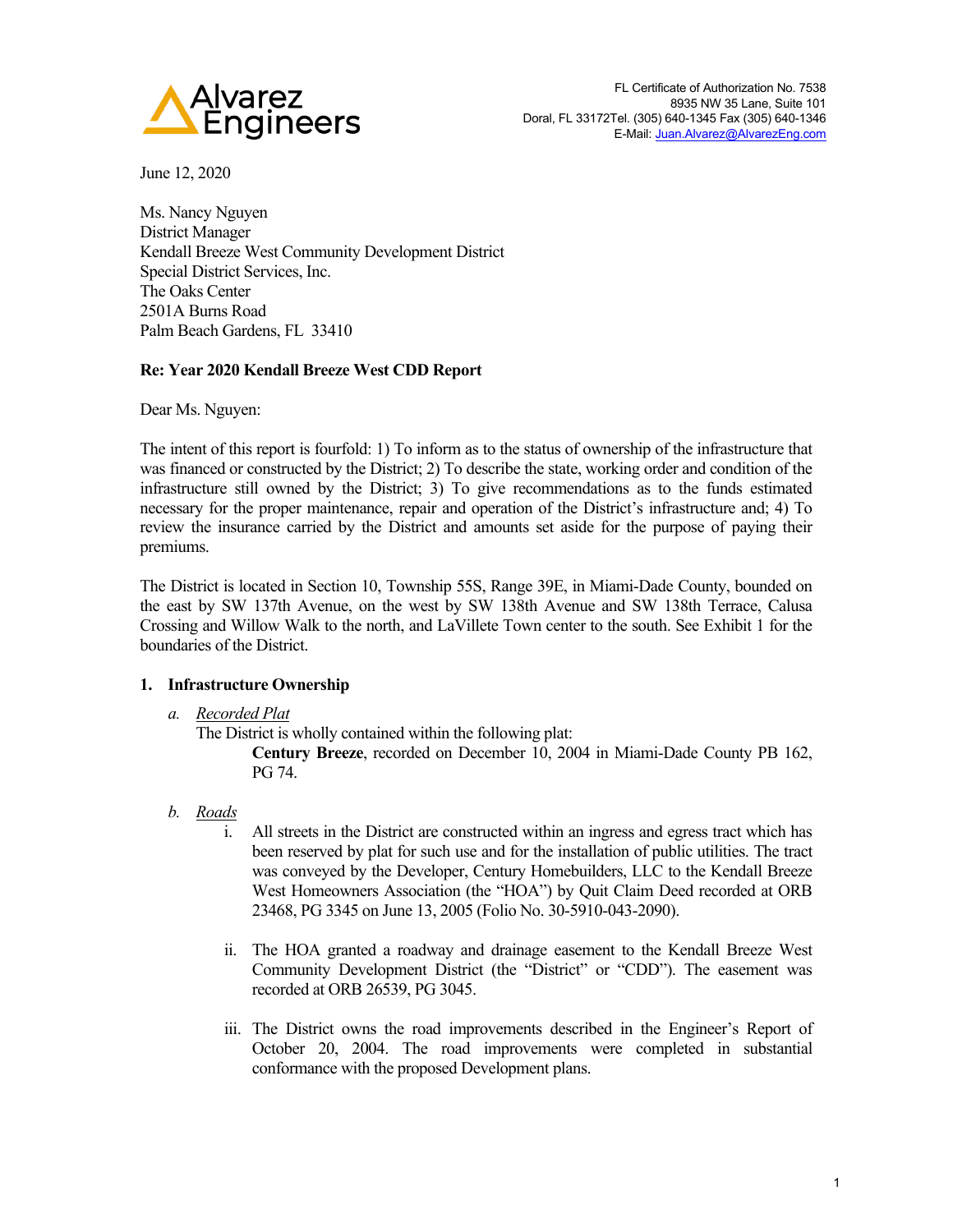

Refer to Exhibit 1 for the location of the tracts referred above.

*c. Stormwater Management System*

The stormwater management system for the project consists of inlets, manholes, storm pipes and exfiltration trenches that serve to drain the streets and adjacent land. As indicated above, the roadway tract has been conveyed to the HOA and the HOA has granted a drainage easement to the District. The easement was recorded at ORB 26539, PG 3045. The District owns the stormwater management and drainage system described in the Engineer's Report of October 20, 2004. The stormwater management and drainage system was completed in substantial conformance with the approved Development plans.

Refer to Exhibit 1 for the location of the tracts referred above.

*d. Preservation Area*

The District acquired ownership of Preservation Area Tract "B" from the Developer; via Quit-Claim Deed dated October 10, 2009 and recorded at ORB 27089 PG 1736. (Folio No. 30- 5910-043-2110). Refer to Exhibit 1 for the location.

*e. Water Distribution and Sanitary Sewer Systems*

The water and sanitary sewer systems were conveyed to Miami-Dade County for ownership and maintenance, under WASD Agreement No. 18273.

## **2. State, Working Order and Condition of the Infrastructure**

Alvarez Engineers, Inc. conducted a field inspection to determine the current state, working order and condition of the infrastructure owned by the District and reports the following:

*a. Roads*

The road pavement is in fair condition. Other components of the roads are in good condition.

*b. Stormwater Management System*

The system is in good physical state, working order and condition.

*c. Water Distribution and Sanitary Sewer Systems*

The systems appear to be in good working order. Any issues may be reported to WASD at either of the following numbers: 305-274-9272 (Emergencies) or 305-665-7477 (Customer Service).

# **3. Estimated Maintenance Costs for District Owned Infrastructure**

*a. General*

The proposed CDD 2020-2021 Fiscal Year budget has the following amounts for maintenance expenditures: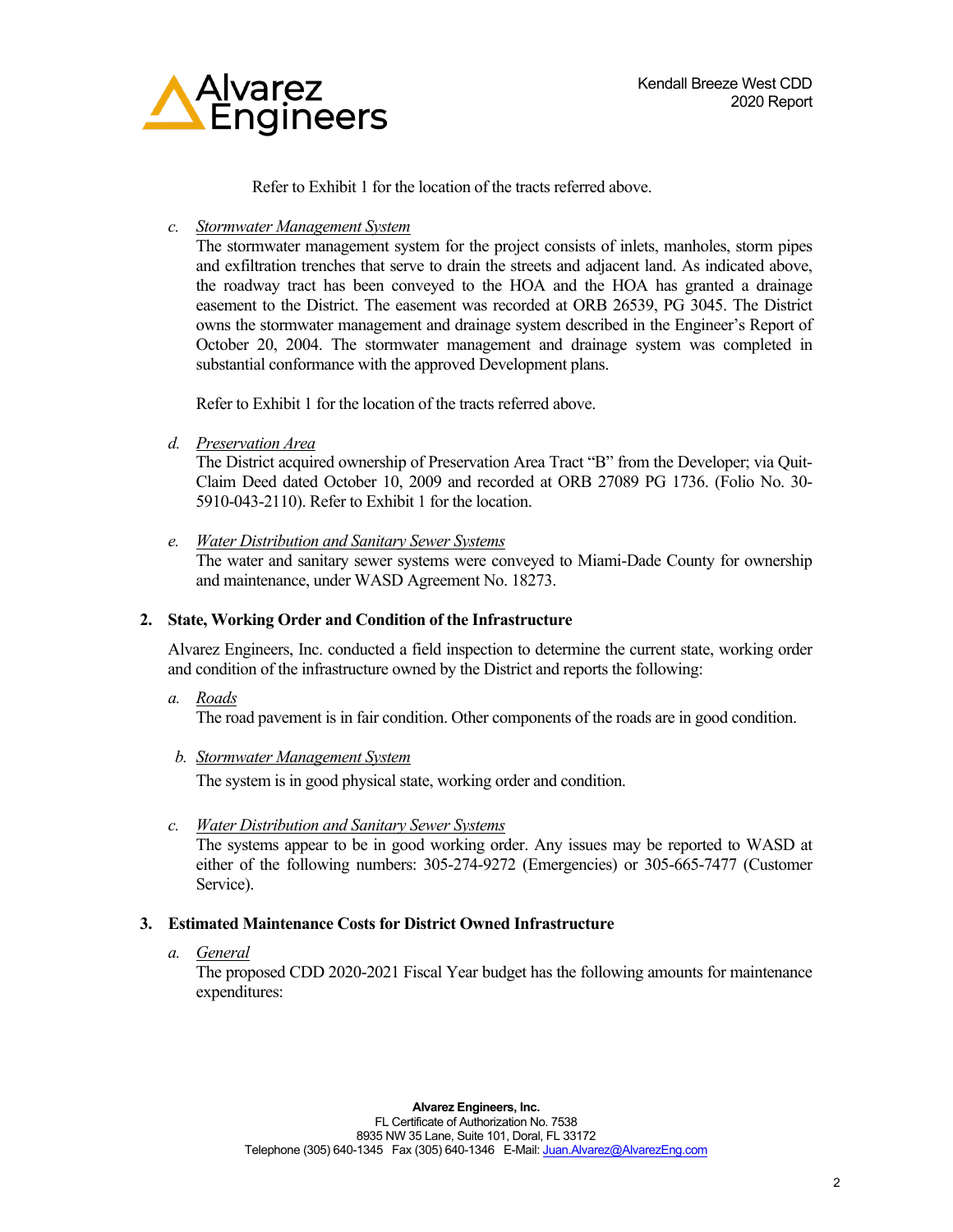

| 2020-2021 Budget for Maintenance            |          |  |  |  |  |
|---------------------------------------------|----------|--|--|--|--|
| Engineering - Annual Report and Inspections | \$1,200  |  |  |  |  |
| Streets/Roadway & Stormwater Maintenance    | \$13,200 |  |  |  |  |
| <b>Special Projects</b>                     | \$7,200  |  |  |  |  |
| Miscellaneous Maintenance                   | \$5,000  |  |  |  |  |
| Maintenance Contingency                     | \$1,200  |  |  |  |  |
| Total 2020-21 Budget for Field Maintenance  | \$27,800 |  |  |  |  |

For more detailed information on the proposed 2020-2021 Fiscal Year Budget please visit the District's website at the following link:

<http://kendallbreezewestcdd.org/financials/>

Alvarez Engineers finds the District's final maintenance budget for Fiscal Year 2020-2021 adequate, and recommends considering the following suggestions for future budgets:

*b. Roads* 

Funds will be needed to replace, or do interim repairs to, the wearing roadway asphalt layer in about 14 years, when the asphalt has reached its estimated 30-year service life. The District Board of Supervisors may decide whether to create a sinking fund to finance the future capital expense over the next 14 years or to pay a lump sum amount at the end of the asphalt service life. The table below provides the estimated future replacement cost and the estimated annual contributions over the remaining service life to fund the expense. The calculations below assume an annual interest rate of 0.25%.

| Pavement Service<br>Life (30 Years)<br>Estimated) |      | Present<br>Year | Remaining<br>Service<br>Life $(Yrs)$                                      | Present Year Cost (PC) of<br>Pavement Replacement (Mill and<br>Resurface 3/4" Thick) |                     |           | Future<br>Replacement<br>Cost $(a)$ End<br>of Service<br>$Life*$ | Annual<br>Interest<br>Rate | Annuity to<br>Finance (FC)<br>in $(n)$ Years<br>given (i) |
|---------------------------------------------------|------|-----------------|---------------------------------------------------------------------------|--------------------------------------------------------------------------------------|---------------------|-----------|------------------------------------------------------------------|----------------------------|-----------------------------------------------------------|
| From                                              | Tо   |                 | (n)                                                                       | Quantity<br>(SY)                                                                     | Unit Cost<br>(S/SY) | (PC)      | (FC)                                                             | (i)                        | $FCi/((1+i)^n-1)$                                         |
| 2004                                              | 2034 | 2020            | 14                                                                        | 21.910                                                                               | \$5.75              | \$125,983 | \$189,604                                                        | 0.25%                      | \$13,324                                                  |
|                                                   |      |                 | <sup>*</sup> Using Florida Department of Transportation Inflation Factors |                                                                                      |                     |           |                                                                  |                            |                                                           |

*c. Stormwater Management System*

The following is a suggested 5-year cyclical program for servicing the inlets, manholes, pipes and French drains of the drainage system. The program consists of servicing 20% of the system every year so that at the end of the fifth year, 100% of the system will have been serviced. The table below shows the estimated amount that would need to be budgeted yearly to service the 55 drainage structures and 1,035 Linear Feet of pipes in the District. The program may be financed yearly or in one lump sum when needed, at the discretion of the Board of Supervisors.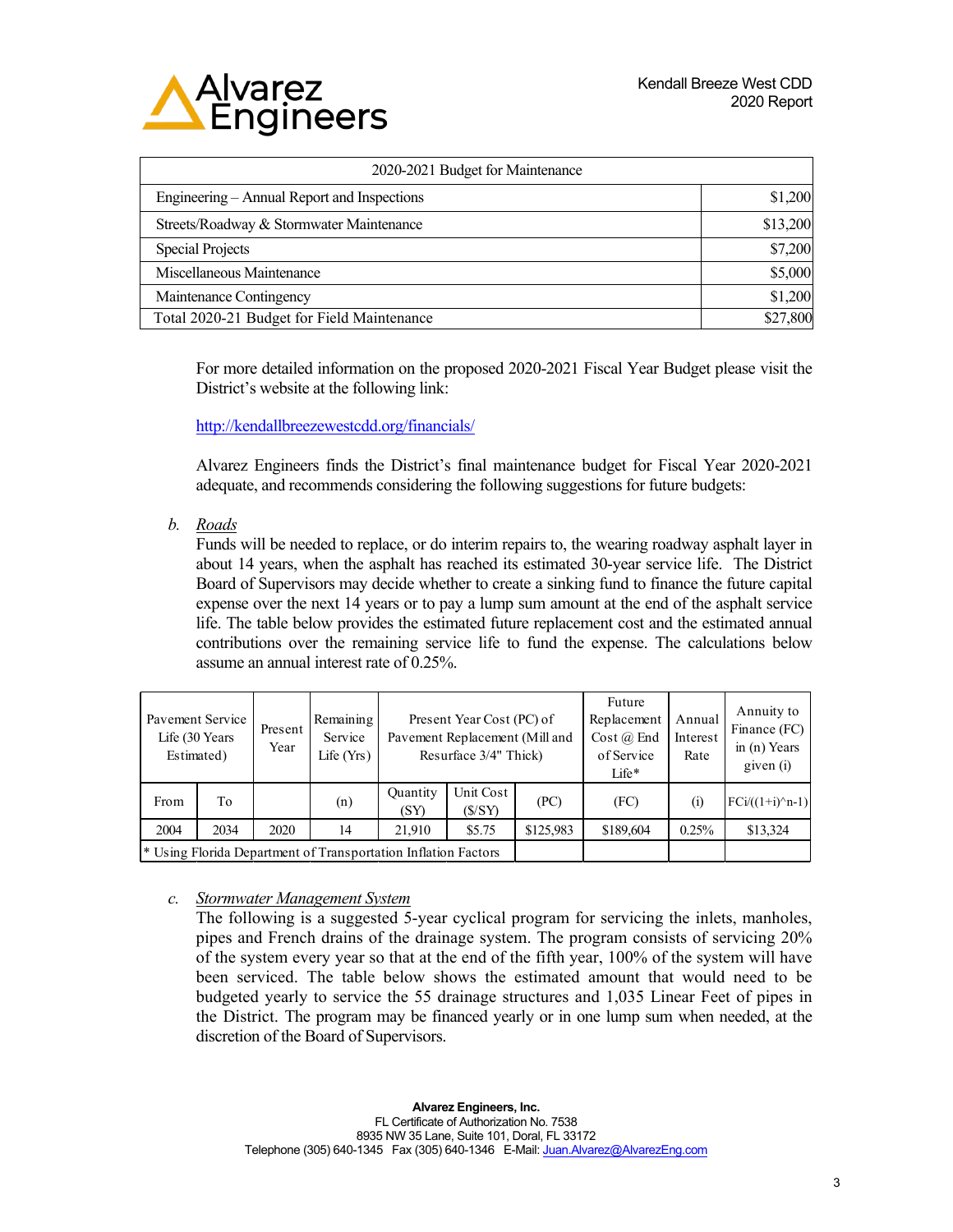

| Total No.<br><b>Structures</b><br>in CDD | Total LF<br>Pipes | No. Structures with Pipes Serviced per Yea |          |          |        |        | Cost/EA   | Cost/LF | <b>Total Budget</b> |
|------------------------------------------|-------------------|--------------------------------------------|----------|----------|--------|--------|-----------|---------|---------------------|
|                                          |                   | Year 1                                     | Year $2$ | Year $3$ | Year 4 | Year 5 | Structure | Pipe    | Amount Per<br>Year  |
| 55                                       | 1035              | 11                                         |          |          |        |        | \$150.00  | \$5.00  | \$2,700             |
|                                          |                   |                                            | 11       |          |        |        | \$150.00  | \$5.00  | \$2,700             |
|                                          |                   |                                            |          | 11       |        |        | \$150.00  | \$5.00  | \$2,700             |
|                                          |                   |                                            |          |          | 11     |        | \$150.00  | \$5.00  | \$2,700             |
|                                          |                   |                                            |          |          |        | 11     | \$150.00  | \$5.00  | \$2,700             |

*d. Preservation Area*

Maintenance of the Preservation Area is performed on an as needed basis and any required funds will be taken from the "Miscellaneous Maintenance" line item in the budget.

*e. Water Distribution and Sanitary Sewer Systems*  No costs were estimated since the systems are maintained by Miami-Dade County.

#### **4. Insurance**

Alvarez Engineers has reviewed the District's general liability, hired non-owned auto, employment practices liability and public officials liability insurance policy provided by Florida Insurance Alliance under Agreement No. 100119042 for the period between October 1, 2019 and October 1, 2020. The District has budgeted enough funds to cover the \$5,251 insurance premium.

This report was prepared to the best of my knowledge and belief and is based on field observations conducted by Alvarez Engineers personnel, the District Engineer's Report and public documents available.

If you have any questions, please do not hesitate to contact me at 305-640-1345 or at [Juan.Alvarez@Alvarezeng.com.](mailto:Juan.Alvarez@Alvarezeng.com) 

Sincerely, **Alvarez Engineers, Inc.**

Juan R. Alvarez

Juan R. Alvarez, PE District Engineer Florida Engineer License No. 38522 Digitally Signed Date: June 12, 2020